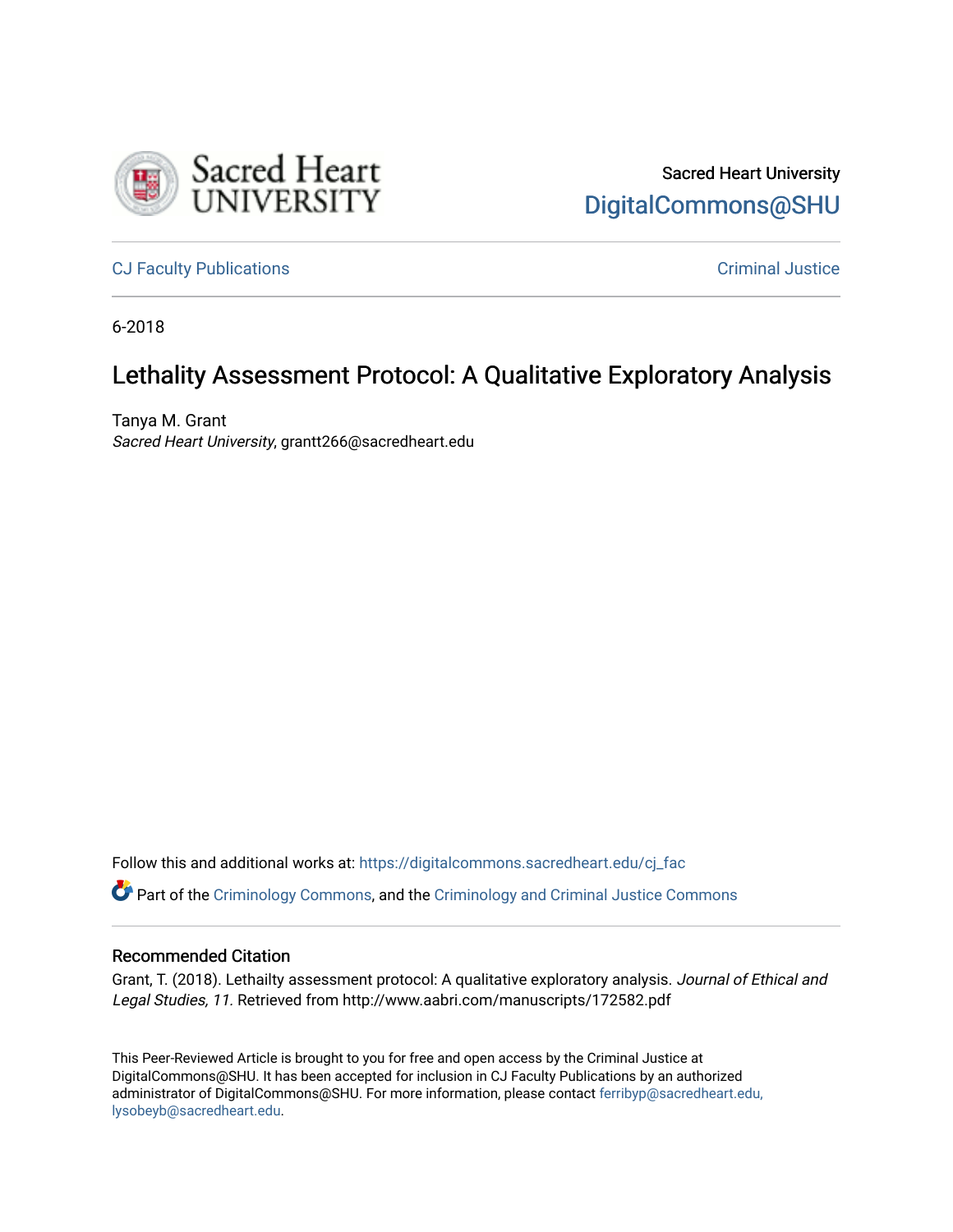# **Lethality assessment protocol: A qualitative exploratory analysis**

Tanya M. Grant, Ph.D. Sacred Heart University

## **ABSTRACT**

This exploratory, qualitative research study examined the perceptions and attitudes police officers expressed regarding successful implementation of the Lethality Assessment Protocol (LAP), a collaborative intervention between police departments and domestic violence advocacy agencies in the State of Connecticut. Focus groups were conducted at four police departments to determine officers' perceptions of the LAP. Officers (*N*=*27*) were recruited through an individual contact at the police department (LAP Coordinator). Responses to focus group questions identified both aggravating and mitigating factors related to the system-wide and departmental execution of the LAP in domestic violence cases. Officers generally support the protocol and believe it has beneficial intent and purpose. The two major themes gleaned from the research study included implementation and training. Barriers discovered were victim blaming, lack of victim cooperation, and poor training. Positive areas identified included strong commitment to training initiatives, robust relationships between LAP Coordinators and domestic violence agency representatives, and individual officer style regarding their implementation of LAP.

Keywords: lethality assessment, domestic violence, police attitudes, femicide, spousal homicide.



Copyright statement: Authors retain the copyright to the manuscripts published in AABRI journals. Please see the AABRI Copyright Policy at http://www.aabri.com/copyright.html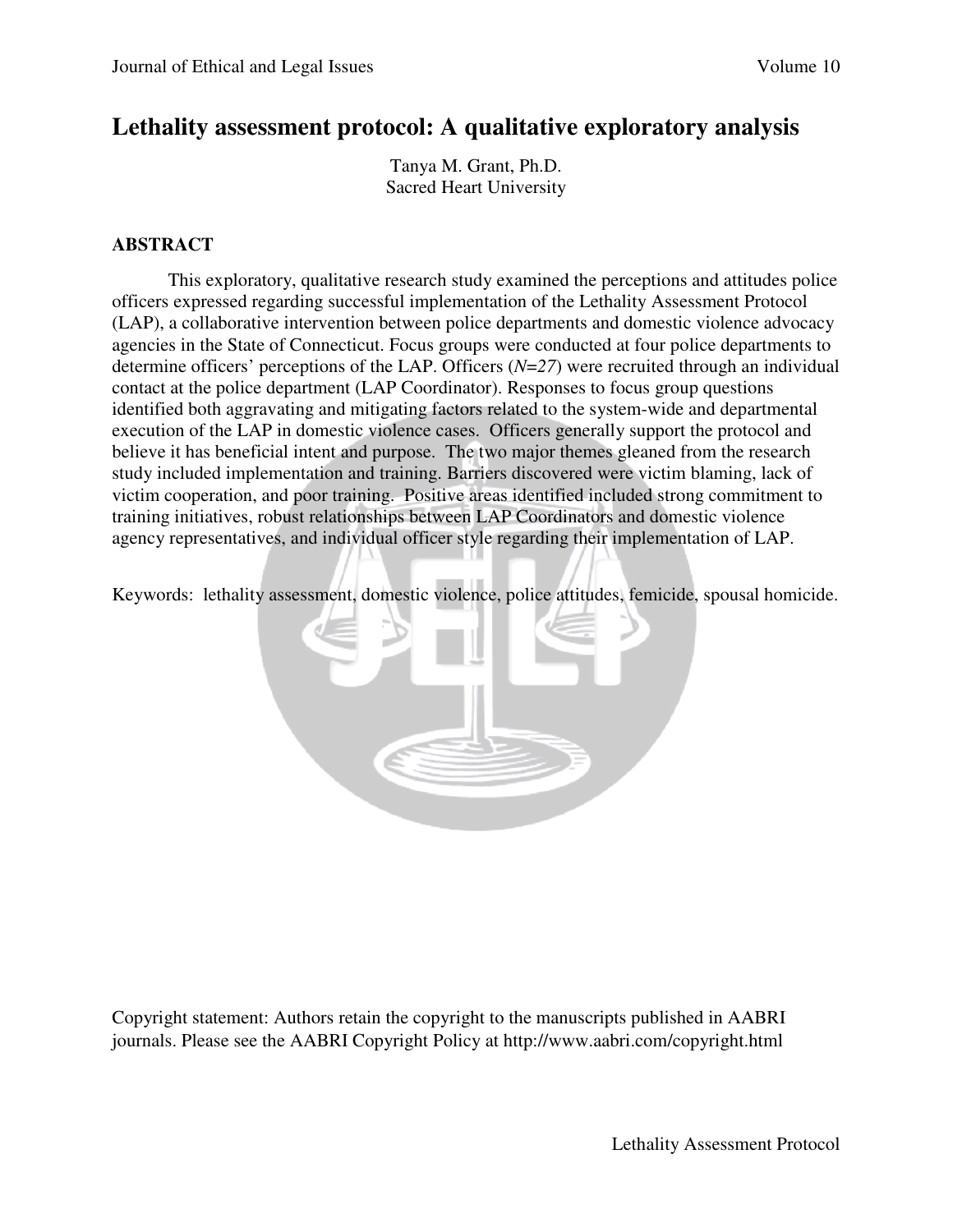#### **INTRODUCTION**

Historically, domestic violence was ignored by the criminal justice system because it was legally, as well as morally, acceptable to abuse and assault one's spouse under most circumstances. The United States court system generally allowed the "physical chastisement" of married women until the 1800s (Stedman, 1996). Even after the 1800s, but still prior to 1980, law enforcement's response to domestic violence was less than desired. Socially, domestic violence was considered a family matter, a private issue, and the law enforcement community also bought into this notion (Straus, Gelles, & Steinmetz, 1980). Offenders, oftentimes, were not arrested; victims were mainly ignored and little, if anything, was done to provide victims with information and resources about domestic violence services. It was not until the 1980s that the criminal justice system's response to domestic violence took a dramatic turn.

Over the past four decades, there has been an abundance of legislation that addresses the criminal justice response to domestic violence. Earlier legislation focused on mandatory arrest policies and integration of domestic violence dedicated dockets in the court system. Although previous legislative reform spoke to the criminal justice system as a whole, the majority of changes have focused, and continue to focus, on the police response (Hoyle & Sanders, 2000). Since the late 1980s, police response has taken a broad shift from reactive to preventive measures. To fulfill these prevention-related goals, police have increasingly turned to empirically informed practice, more specifically, violence risk assessment instruments, in their fight against this ever growing public epidemic (Storey, Kropp, Hart, Belfrage, & Strand, 2014).

The current study examined police officers' attitudes and perceptions of the lethality assessment protocol (LAP), a new intervention utilized by law enforcement officers in the State of Connecticut when responding to domestic violence calls. This analysis is the second phase of a multiple phase study. Several interventions have been and continue to be utilized in the plight to address domestic violence (e.g. the Danger Assessment, Spousal Assault Risk Assessment, and Domestic Violence Screening Instrument), but LAP is the latest being used by police at the scene of the incident. There have been various risk assessments employed by first responders in the past; however, LAP is the first risk assessment created for first responders that only questions the victim of violence, is designed to predict severe violence/homicide, and is intended to maximize sensitivity (Messing, Campbell, Wilson, Brown, & Patchell, 2015). Many states have experienced significant results with LAP implementation. The success of LAP has been conveyed via decreased rates of intimate partner homicide, increased rates of victims seeking and participating in domestic violence services, and stronger collaborative efforts between law enforcement and local domestic violence agencies (Klein, 2012).

Maryland has had a high success rate in employing this LAP model. In 2015, Maryland law enforcement officers identified 6,124 high-danger victims through the LAP. Of these, 2,742 (45%) immediately spoke with a domestic violence advocate. Of those, 1,582 (58%) took part in additional program services provided through the agency (MNADV, 2016). Other law enforcement agencies throughout the United States have also experienced success in employing the LAP: Kansas City, Missouri; Anoka County, Minnesota; and New York City, New York, to name just a few.

 It is important to examine officers' attitudes about domestic violence and domestic violence interventions for several reasons. Researchers have noted that law enforcement officers view their work as being stressful and report frustration, especially when responding to domestic violence calls. These feelings may lead officers to not give new protocols proper attention and,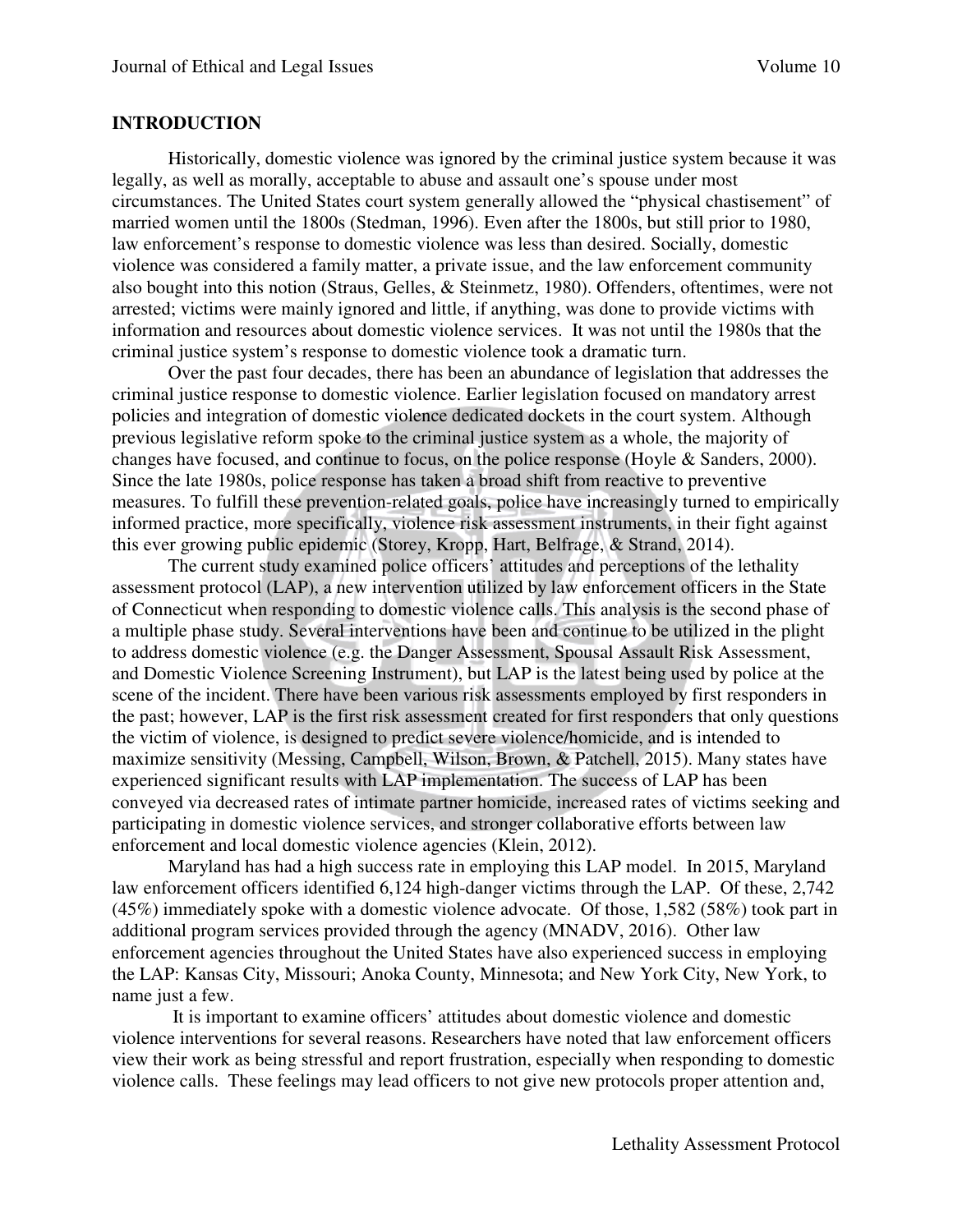thereby, hinder implementation. Also, scholars have noted that there is a void in the literature in terms of studies that document law enforcement officer perceptions of domestic violence in general (Grover, Paul, Dodge, 2011; Ruff, 2012). This study aims for a comprehensive examination of our first responder's thoughts and feelings related to the LAP.

#### **LITERATURE REVIEW**

#### **Intersection of Law Enforcement and Domestic Violence**

The most recent research conducted by the Centers for Disease Control reports that 32.9% of women in America (or over 42 million women) have experienced physical violence from an intimate partner at some time in their life. The study also found that 28.2% of men (or over 31 million men) have experienced severe physical violence from an intimate partner at some point (Black, Basile, Breiding, Smith, Walters, Merrick, Chen, & Stevens, 2011). Furthermore, physical intimate partner violence has been found to be a precursor to intimate partner femicide (the killing of women) in 65 to 80% of cases (Campbell, Glass, Sharps, Laughon & Bloom, 2007). These statistics paint a representation of the serious nature and farreaching extent of domestic violence throughout our country; therefore, as a pervasive social issue, a comprehensive response from agencies across various sectors is necessary.

Over the past several decades, the police response to victims of domestic violence has been criticized as being dismissive and derogatory (Gover, Paul, & Dodge, 2011; Ruff, 2012). These criticisms have resulted in many victims seeking police assistance as a last resort and only after having endured repeated violent attacks (Eigenberg, Kappeler, McGuffee, 2012). While the overall police response to domestic violence has significantly improved throughout the last decade, many domestic violence incidents continue to go unreported by victims due to negative perceptions of the law enforcement response. Furthermore, many victims of domestic violence are ambivalent about calling law enforcement for fear they will not be taken seriously or be believed at all. Even those victims who did involve law enforcement officers were found to be more likely to refuse to make a statement or withdrew statements previously made, thereby severely limiting police intervention (Hoyle, 1998).

 General police attitudes and beliefs about domestic violence are likely to influence their reaction to these calls. How the police respond to incidents of domestic violence is significant, especially since they may be encountering a first disclosure or attempt at help-seeking. Therefore, the tenor of their response sends an important and lasting message. One of the factors that has been found to affect an officer's response is their acknowledgement of the likelihood that victims will return to their abusers before ending the abusive relationship. Understandably, officers become frustrated responding to the same cases repeatedly, without much change in the relationship status. This major concern for the desensitization of police officers can be ameliorated by ongoing training that emphasizes the importance of treating each domestic dispute call as the potential life and death matter it is and as if it were their only opportunity to provide intervention (Ruff, 2012). Lethality assessments also have a key role to play in assisting victims to understand the risks associated with their relationships. This intervention tool may then contribute to a long-term reduction of repeat domestic violence calls and, hopefully, to domestic violence incidents overall.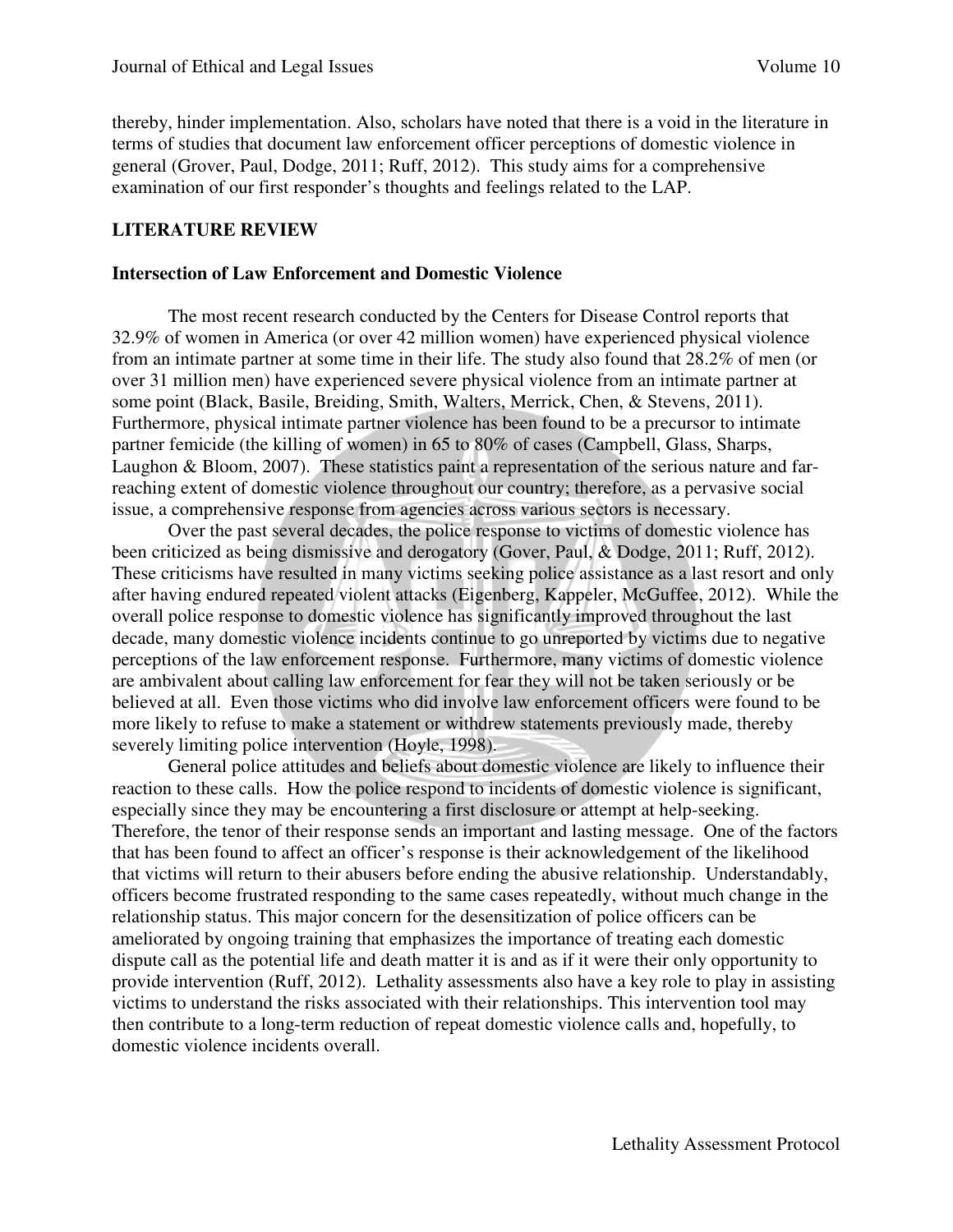#### **Lethality Assessment Protocol**

The Lethality Assessment Protocol (LAP) model created by the Maryland Network Against Domestic Violence in 2005 was employed for more timely intervention and connection to services for victims of this all too pervasive social problem. The LAP is an innovative, twopronged model designed to assist trained law enforcement officers on the scene of a domestic violence incident to identify victims at the greatest risk of being seriously injured or killed by their intimate partners and to more effectively link them with a local domestic violence agency to receive services. The process is straightforward and begins when an officer arrives at the scene of a domestic violence incident. Officers are trained to use LAP near the end of an investigation involving a past or current intimate relationship, when there is a manifestation of danger, defined by the presence of at least one of the following criteria: (a) the officer believes an assault or other violence act has occurred, whether or not probable cause exists for arrest; (b) the officer is concerned for the safety and well-being of the victim once they leave the scene of the incident; (c) the officer is responding to a domestic violence call from a repeat victim or location of domestic violence; or (d) the officer has a "gut feeling" that the victim is in danger (Campbell, Webster, & Glass, 2009). If the victim's LAP responses put him/her in the high risk category, the officer places a call to the local domestic violence 24-hour hotline and encourages the victim to speak with the advocate. The advocate can then provide the victim with service information and education, as well as emergency shelter, if needed.

 Adoption of lethality assessment programs are on the rise in police departments, requiring police officers responding to an incident of intimate partner violence to work with the victims to determine their risk for death (Klein, 2012). The program implemented in the State of Connecticut is a result of a collaboration between the Connecticut Coalition Against Domestic Violence (CCADV) and the Connecticut Police Officer Standards and Training Council (POSTC). The program was piloted through eight CCADV member domestic violence service agencies with 14 municipal law enforcement agencies. As of September 2016, the program has been expanded to include 18 CCADV member programs and 87 police departments, including the Connecticut State Police (CCADV, 2016).

The lethality assessment protocol emerged through pioneering research conducted by Jacquelyn Campbell in 1986 and the development of what is known as the Danger Assessment (DA) (Campbell, 2005). The initial 20 items on the DA were developed from the authors' and others' retrospective research studies of intimate partner homicide or serious injury from intimate partner violence (Berk, Berk, Loseke, & Rauma, 1983; Campbell, 1981) and from input provided by abused women in shelters (Stuart & Campbell, 1989). Then, the original 20-item questionnaire was revised as a result of a case control study in 12 cities (Campbell et al., 2003). Through the interpretation of data, the lethality assessment protocol was then reduced to 11 items and divided into two parts. In this revised version, if the victims respond yes to the first three questions, they are considered to be at high risk for lethality. However, if the victims answer no to the first three questions, but answer positively to four or more of the remaining eight questions, they are also considered high risk.

This intervention is intended to be brief, to educate the victim about their risk and risk factors, to provide some immediate safety planning information, and to encourage the victim to obtain services. In addition to the screening first responders complete on the scene, an advocate is available to speak with victims on the phone following the officers' consultation. The advocate is aware of the victim's responses to the questions on the assessment and can tailor their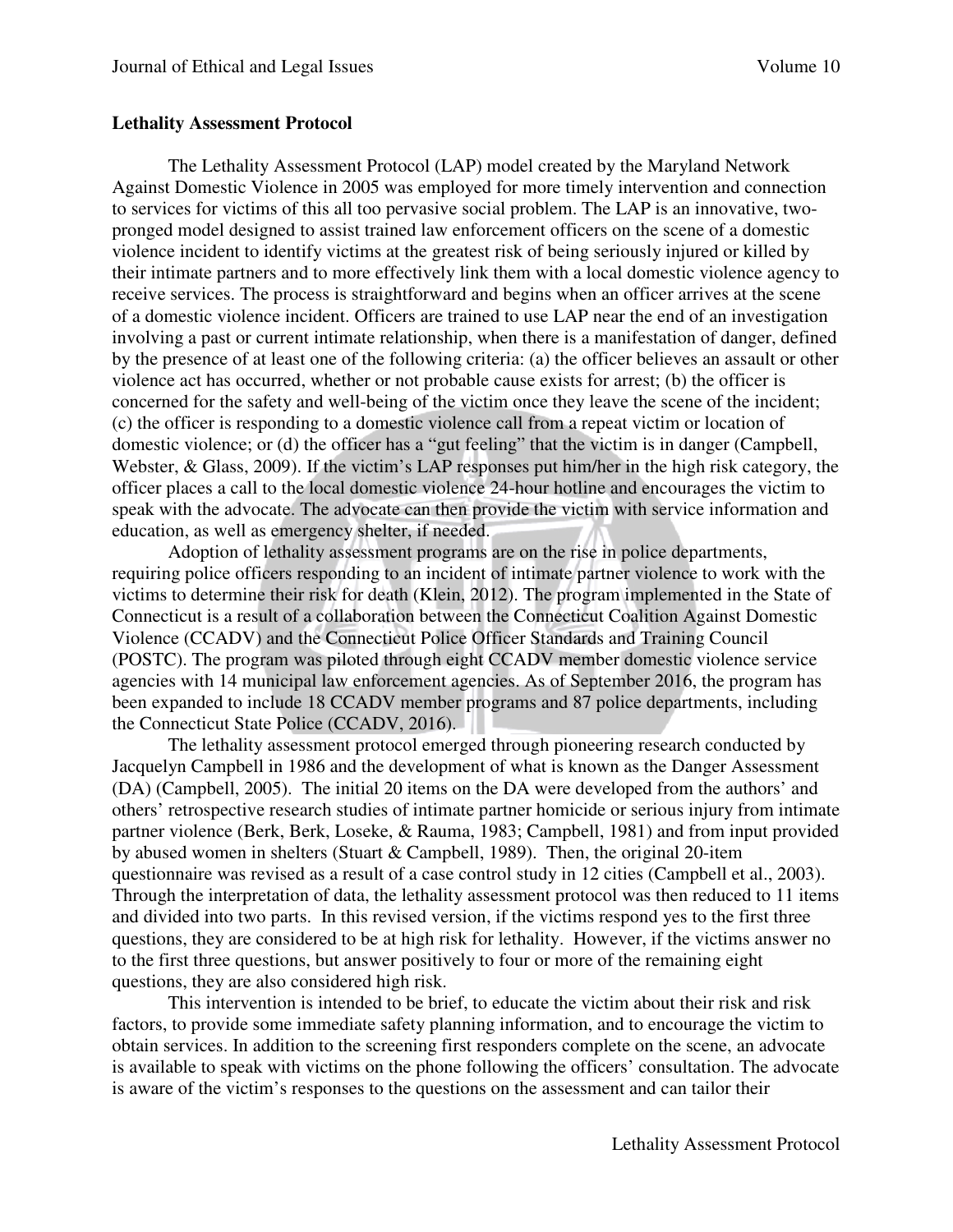suggested safety strategies accordingly. Self-determination is also a very important aspect of this process; the victims are able to refuse to answer any of the questions on the LAP and to speak to an advocate only if they choose to do so. Additionally, the LAP is considered an educational tool. Using the victim's responses and determining whether or not the individual is considered high risk, the officers can then educate the victim about their risk of homicide in an intimate relationship. Researchers have found that only 4% of domestic violence victims who were killed by their partners accessed services through domestic violence agencies prior to their deaths. Moreover, researchers also found that a little over half of women who survived serious murder attempts by their abusers did not realize the lethal jeopardy they were facing before the murder attempts (Klein, 2012).

#### **Diffusion of Innovations Theory**

Diffusion research focuses on the conditions that increase or decrease the likelihood that members of a given culture will adopt a new idea or practice. Diffusion of innovation theory predicts that interpersonal contacts provide information and influence opinion and judgment. Studying how innovation occurs, E.M. Rogers (2003) argued that it consists of four stages: invention, diffusion (or communication) through the social system, time, and consequences. The information flows through networks, and then the specific nature of these networks, and the roles opinion leaders play in them, determine the likelihood that the innovation will be adopted.

Applying the theory to the LAP, which is our innovation, diffusion or communication from higher-ranking officers, such as the chief, lieutenant, or sergeant, to patrol level officers sets the tone of precedence for this protocol. If this diffusion is not positive, officers may not buy into or see the significance of the innovation, thus limiting success. Consequences of poor diffusion can include a lack of desire to implement the protocol or improper execution of the protocol, which can ultimately influence victim safety.

Furthermore, diffusion is spread from one police department to another; the best way for this to occur is by officers simply discussing the LAP and its benefits with their fellow officers. This type of diffusion can aid in the application of the LAP on a statewide level, and thereby positively impact victim contact at domestic violence calls. Conversely, poor diffusion, or negative talk pertaining to the innovation, can decrease the level of importance the LAP holds, as well as result in a negative impression of the protocol overall.

#### **THE CURRENT STUDY**

The purpose of the current exploratory study was to explore the attitudes and perceptions of law enforcement officers with regard to their utilization of LAP. Specifically, the researcher sought to document police officers' thoughts on the protocol and how they responded to the introduction of LAP in their departments. Moreover, the study considered whether this introduction included proper training and emphasis on the importance of the protocol. The researcher hypothesized that law enforcement officers would appreciate the benefit of LAP utilization and, therefore, be invested in LAP implementation.

The current study specifically aimed to answer the following research questions:

1. What barriers, if any, impact the successful implementation of LAP and coordination of domestic violence services for victims of domestic violence?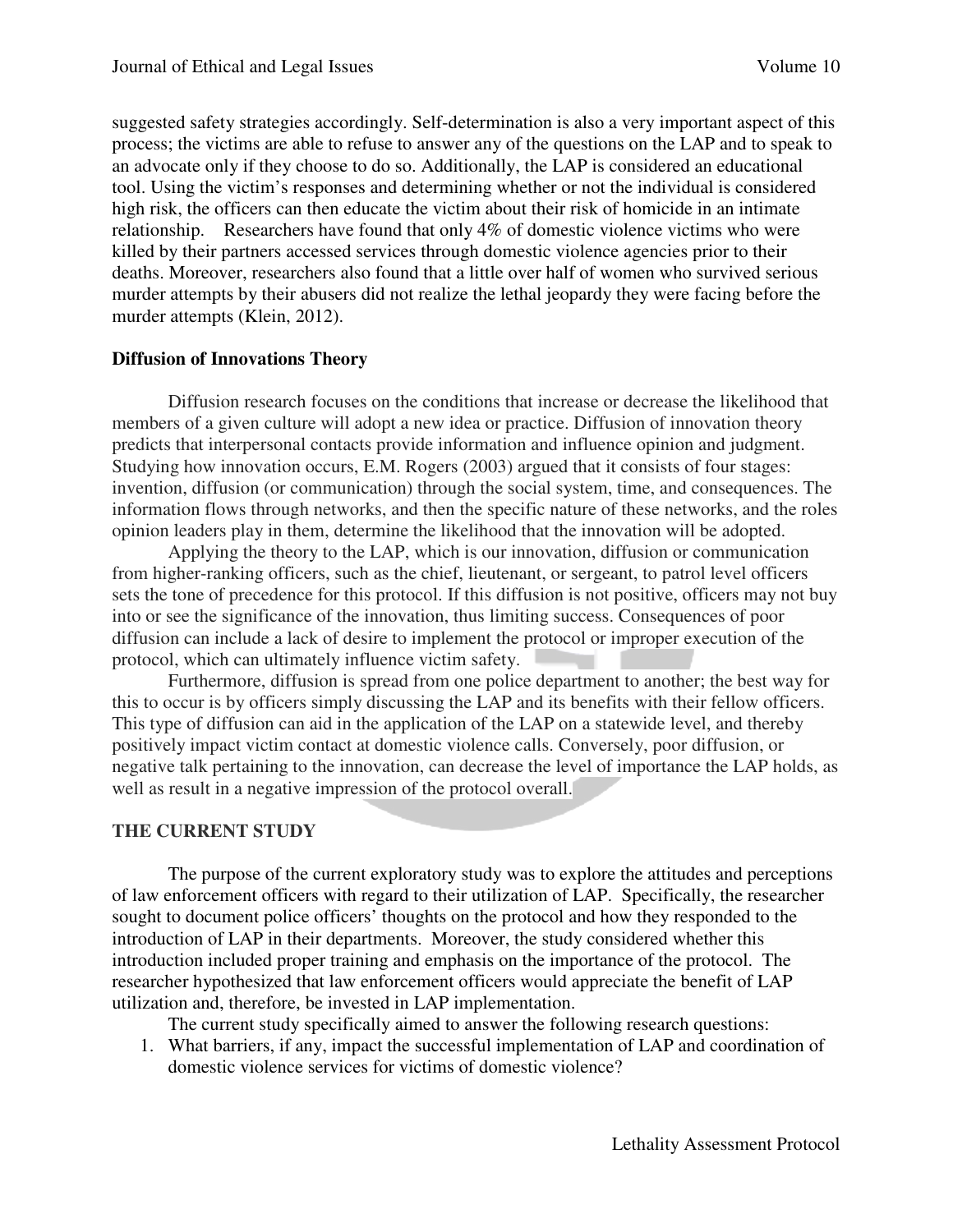2. What are the perceptions and attitudes of law enforcement officers utilizing LAP on their domestic violence calls?

## **METHODOLOGY**

The current exploratory phenomenological research study, part of a multi-phase study being conducted in Connecticut, focused on police officers' attitudes and perceived barriers regarding implementation of the lethality assessment protocol (LAP) adopted by their departments. Qualitative inquiry provided the method for exploring this new trend in law enforcement efforts combating domestic violence homicides. The purpose of data collection was to explore and understand the lived experiences of each participant.

#### **Sample**

Convenience sampling was employed in this study. The researcher sent out emails to a variety of police departments throughout the state. Due to time constraints and the lengthy approval process with the police departments, the first four departments to respond became the participants studied in phase two of this larger research study. LAP liaisons recruited the specific participants and then coordinated dates and times with the researcher for focus groups. According to proper research protocol, the researcher was unaware of who was participating in the focus groups until the day of the meeting.

 Although a convenience sampling method limits the transferability or the ability to generalize to the larger population concerning police attitudes and perceived barriers regarding LAP implementation, it does offer initial findings at this exploratory stage. Issues for consideration in evaluating threats to validity would include self-selection bias, especially for those police officers that have particularly strong views either for or against LAP.

 In this explorative study, two major themes emerged: 1) LAP Implementation; and 2) Training. The second phase of the study consisted of a total of 27 officers participating in focus groups at four different police departments. Table 1 provides demographics of the four towns in this phase of the study, number of police officers in each town, demographics on the participating officers, and statistics on each department's lethality assessment screens.

## **Data Collection**

The informed consent document was presented in written form and its purpose was discussed orally with each participant prior to the facilitation of each focus group. It was important to let the contributors know that their participation was voluntary and they were free to leave or not answer any of the questions being presented. Focus groups lasted approximately 60 to 90 minutes. In addition, the participants were informed that with their permission the interviews would be audio recorded, allowing dialogue to be analyzed verbatim. The researcher stressed the study's commitment to confidentiality and safety within the group and informed the subjects multiple times that all information shared would not be specifically identifiable to them or their department. Focus groups were conducted during a three-month period of time between January and March, 2016.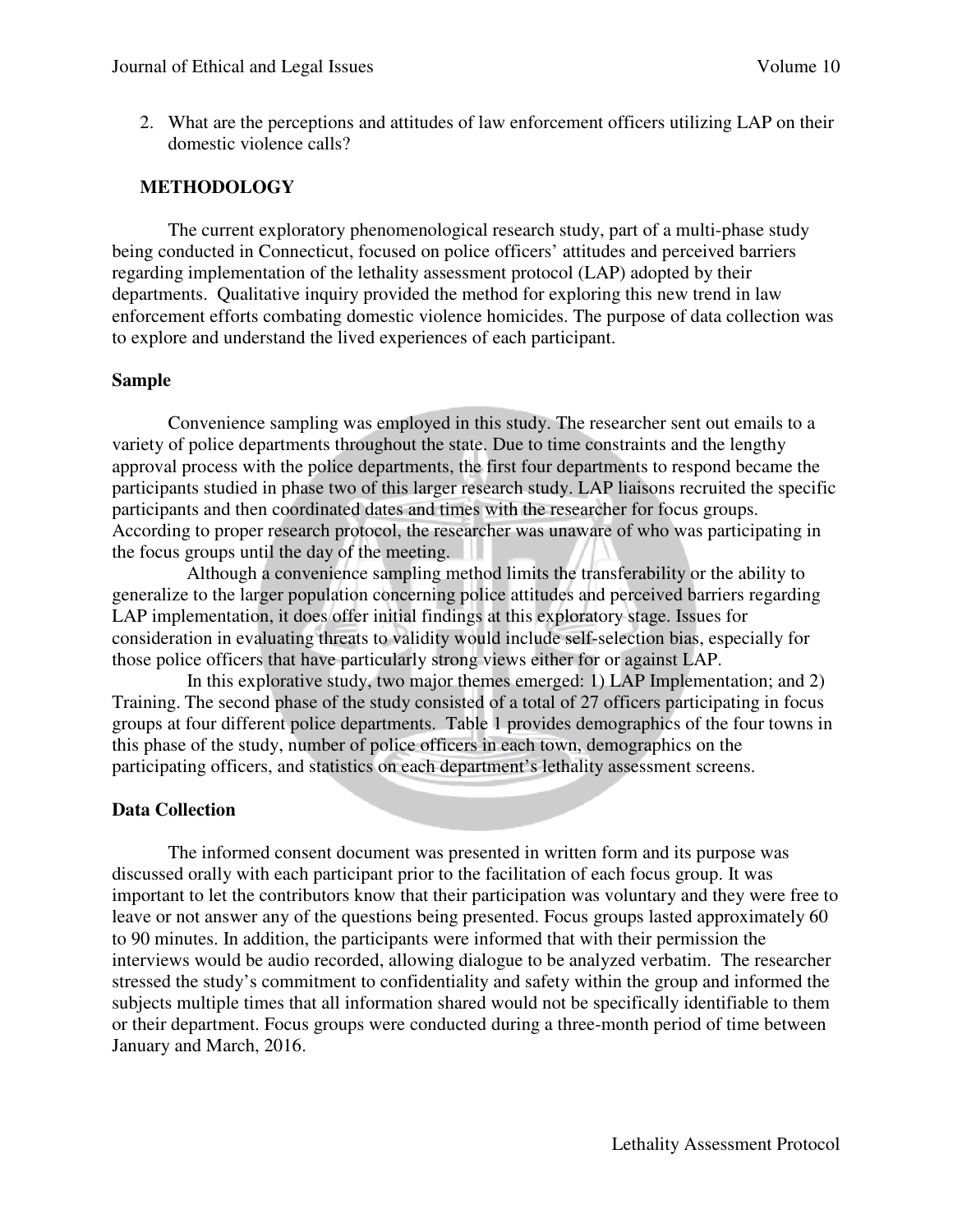## **Data Analysis**

The data analysis was completed through a course of steps utilizing the van Kaam method of analysis by Moustakas (1994). Each phase represents part of the journey taken to gain a better understanding of the lived experiences of police officers and the work they do with domestic violence victims.

 The first step in the analysis process involved manually transcribing the audio-recorded focus groups. Next, the demographic information obtained through the questionnaire was compiled and highlighted in Table 1. Step three was manual analysis of the data. While manual data analysis is very time consuming, it played a significant role in familiarizing the researchers with the data and, thereby, facilitating the identification of concepts and ideas shared between participants. Following the process of familiarization with the data, horizonalization was conducted. Moustakas (1994) states horizonalization is the process by which the researcher identifies every horizon or statement that is relevant to the topic of question as having equal value. This process of highlighting horizons in the focus group transcripts allowed connections to be made directly to the specific research questions being investigated. As themes emerged during the data collection and ultimately showed themselves through data analysis, the researchers determined that saturation had been met. Finally, throughout the last stage of the analysis process, the individual textural and structural descriptions were integrated into a narrative. The narrative included a synthesis of the meanings and essences of the experiences within the phenomenon. The narrative process acted as a channel whereby the true meaning of the rich lived experiences of the phenomenon could be comprehended.

## **Participant Coding**

The protection of participants' anonymity, privacy, and security was accomplished through the use of coded designators, which were assigned to each department and each participant for the duration of the research study. Each department was assigned one of the following codes: PD4, PD5, PD6, or PD7. Each participant was assigned a code which included their police department (i.e. PD4, PD5, PD6 or PD7) and a number (i.e. PD4-1 for police department 4 participant 1). The assigned coded designators remained static for each participant throughout the data collection and analysis process. In the end, none of the actual participants expressed concerns about the security of their personal identifying information, nor did they decline any interview questions or terminate participation during an interview.

## **FINDINGS**

Provided in the below summary are textual descriptions supporting the themes. The semi-structured focus group process involved a free exchange of information based on 18 questions. To capture the essence of each focus group, the themes resulting from the 18 openended questions are detailed below. Table 2 presents the emergent themes derived from the participants involved in the focus groups, as well as the thematic definitions and the frequency of each theme discussed in each focus group.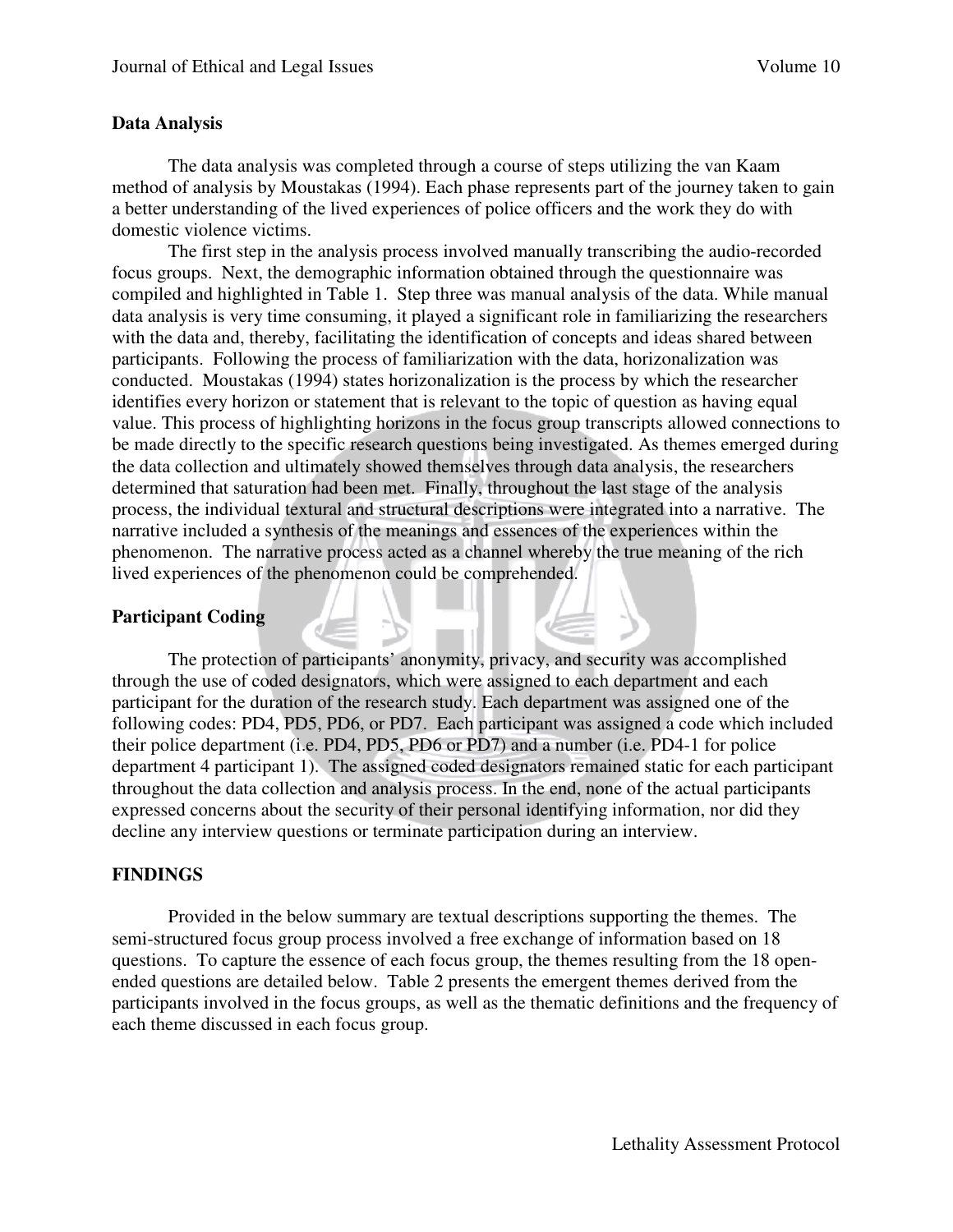## **Themes shared among police officers**

**Theme 1: LAP implementation.** Police officers shared their perceptions of why the LAP is and is not being used effectively. From this discussion, three subthemes emerged: 1) victim blaming as a barrier, 2) liaison relationship with fellow officers and DV agency, 3) officer style regarding their approach to LAP implementation. All four of the participating police agencies mentioned this theme and its subthemes. Throughout the focus groups, the discussion centered a total of 26 times on this particular theme. PD4 participants commented 13 times, PD5 participants mentioned this theme 16 times throughout our discussion, PD6 referred to this theme seven times, and PD7 also mentioned it seven times throughout the conversation.

**Subtheme 1: Victim blaming**. Throughout the focus groups conducted, victim blaming was the first subtheme that emerged in the transcripts. All of the police departments included in the focus group had something to say about this subtheme. Below is a collection of responses associated with victim blaming:

> I still think it [LAP] has the potential to be effective. However I've found on several calls when the officer hands the victim the phone to call the hotline or when we're asking them the questions and circling it, even when we explain we are not associated with anyone, we are the police department, these are the advocates who can help you, it's completely confidential, they [victims] don't believe us.

I feel as though they [victims] call because they want some calm in the dysfunction, while others are not the ones who call us at all, it is a neighbor or family member. You have some [victims] that don't want you to come and don't want you to make an arrest and it's like why did you even call us? Obviously you called for a reason and now we're here and you don't like the fact that we have to act upon your statements, so yeah in that aspect it's a little frustrating and I understand what it is. It's annoying when you think about the wasted time in theory that you're putting into this and nobody's using what your offering to them [victims].

More often than not, victims are blamed for their victimization. The idea of learned helplessness, pioneered by Leonora Walker (2009), can explain the behavior of battered women who stay in these relationships and also demonstrate the adaptive coping skills of these women. At this time, understanding the dynamics of domestic violence and the concept of battered women syndrome is not a normal part of law enforcement training. However, with more training and a deeper understanding of the issues associated with domestic violence relationships, officers may be able to better assist victims versus blaming them for their victimization.

**Subtheme 2: Strong relationship between the police liaison and domestic violence agency.** The LAP was developed to assist victims of domestic violence on the scene at the earliest moment of intervention; consequently, this assessment tool was also intended to build a stronger collaborative relationship between the police department LAP liaison and the local domestic violence agency. Throughout the focus groups, this relationship was pointed out by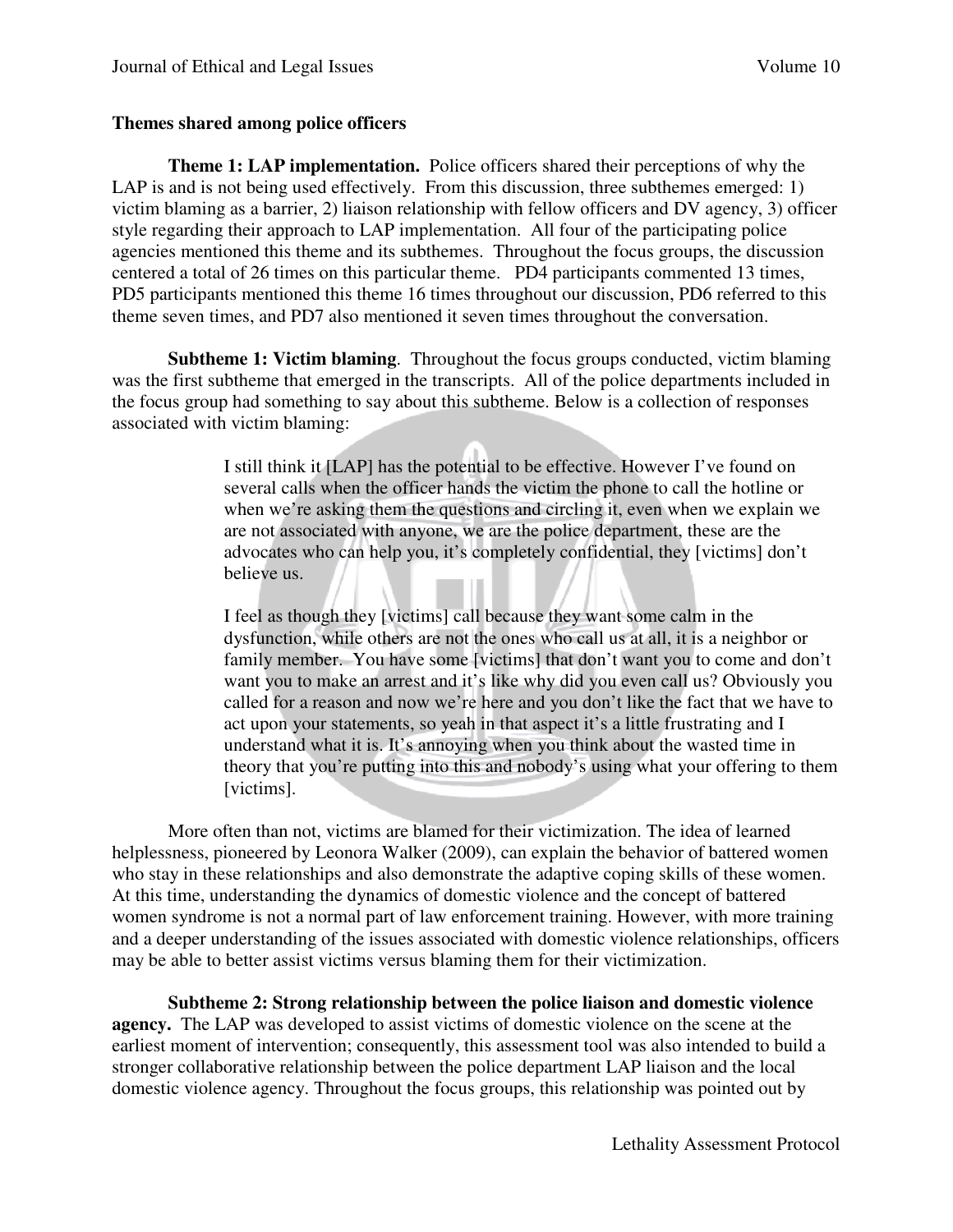PD7 an impressive 15 times. PD5 and PD6 mentioned this subtheme only once, and PD4 a mere three times. Highlights from PD7's focus groups are as follows:

> We have a very good relationship with our DV agency contact. The agency sends a rep to our monthly meetings and we exchange information as well as deal with any issues. At the meetings we discuss cases, issues, and have taken the time to get to know their members, as they have taken the time to know the officers. They [DV agency] also provide us with stats about victims who have engaged in services, specifically the number of victims that month who have taken our information seriously and have gotten the help they needed.

I think LAP has definitely increased our communication and relationship with our local domestic violence agency. Because of that relationship, I have attended more trainings that have been offered through CCADV because the local agency will educate us [officers] on victim characteristics that I was never aware of, but that came through the strong bond our department now has with the agency. We [officers] have learned more about victims, how we can approach victims for more cooperation with our investigation and just an overall better understanding of DV. As officers we receive training related to the law enforcement aspect because that is our job, but as a first responder, it is also important for us to know how to make victims feel important and safe.

Interestingly, what became very obvious throughout the conversation about the relationship between the officers and the DV agency was how an officers style and ability to work with victims permeated the dialogue and then actually emerged as a third subtheme in the area of implementation of LAP.

**Subtheme 3: Officer style.** In his classic study of eight communities, James Q. Wilson (1968) identified three styles of policing. One of these styles, the service style, is strongly exhibited in many of the officer's responses throughout this study. The service style of policing is unmistakably linked to the "community policing" model and incorporates crime fighting with personal service that tailors police efforts based on local norms and individual's needs. This subtheme was mentioned a total of 26 times. PD4 mentioned it three times; PD5, five times; PD6, four times; and PD7 denoted it an impressive 14 times. PD7's vigorous regard for having an individual officer style that was welcoming and caring was obviously connected with their stance observed in subtheme 1. It truly shows the level of care and compassion officers in PD7 take when approaching domestic violence victims and utilizing LAP on their calls. Statements from the focus groups included:

> The best tool we as officers have is our voice and our approach. I've always tried to treat victims as if I were responding to a female in my family. How would I want them to be treated? If I engage them in conversation, let them know what is happening every step of the way, be open about the process, why I am asking the questions, they're [victims] more open to answering my questions honestly, versus I start talking to them like a robot and like I don't care, they're just going to clam up on me and tell me nothing.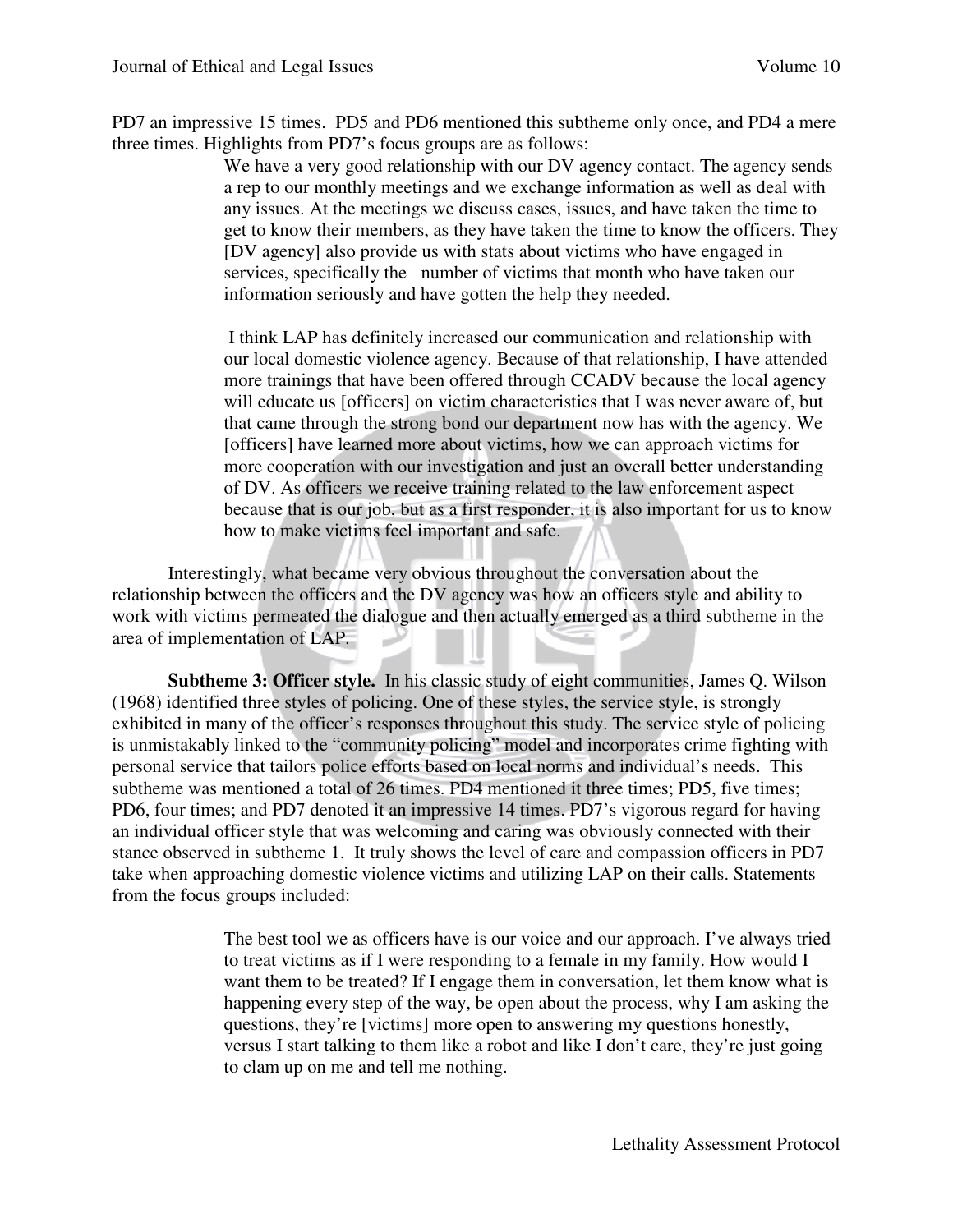LAP has been a great tool for me to use to get the conversation about the seriousness of domestic violence across to the victims when we respond to their call. You go through the questions and it gives you a gauge of severity of their case, but more importantly it gives the victims an idea of how bad their relationship is, which is something most of them have not heard from someone else, or even heard themselves admit to out loud.

I have gotten victims who were very combative at first when I start to tell them why I need to ask them such personal questions, but as I explain and take the time to make them understand how important their answers are in keeping them safe, they calm down and begin to realize how serious their situation is and by the end of the interview, we have developed a stronger rapport and a deeper respect with one another. I have had victims call me after the fact and offer an apology for being so rude! I tell them all of the time, I understand how difficult this can be and take no offense, I just want to help.

Concluding, it was refreshing to hear a variety of officers understanding how important their role is in combating domestic violence and keeping victims safe. Unmistakably, officers' personal attitudes towards working with victims have a significant impact on the LAP's successful implementation.

This first major theme of implementation is closely tied to the second theme that emerged, that of training. Throughout the study there were departments who were very well trained and showed that level of instruction in their personal style and approach to working with domestic violence victims. However, on the other end of the spectrum, there were officers who were very clearly in need of additional training.

**Theme 2: Training.** Training is an extremely important aspect of the successful dissemination of any new protocol. It is necessary to have a strong training program to provide officers with the needed information and tools to successfully implement anything new, as well as to tighten the skills they may have learned previously. Instruction was mentioned in all four focus groups, however, for two completely different reasons. Half of the departments were very well taught, while the other half lacked even basic domestic violence training. Therefore, two divergent subthemes emerged within this category: 1) the police department was invested in providing excellent training experiences for their officers; 2) the police department has a need for ongoing training related to the overall frustrations associated with domestic violence calls and, particularly, with domestic violence victims. Training was mentioned a total of 31 times throughout the four focus groups. PD4 discussed this topic five times, PD5 a total of six times, PD6 mentioned it ten times, and finally PD 7, ten times.

**Subtheme 1: Training investment.** Training is an imperative concept in law enforcement. In addition, because the initial contact a domestic violence victim has with the criminal justice system is a deciding factor on whether or not they will continue to rely on law enforcement in the future, it is obvious that education specific to handling domestic violence calls and victims is critical. All of the police departments acknowledged this theme in their discussions; however, PD6 and PD7 significantly highlighted this area in their focus groups. A PD6 participant stated the following: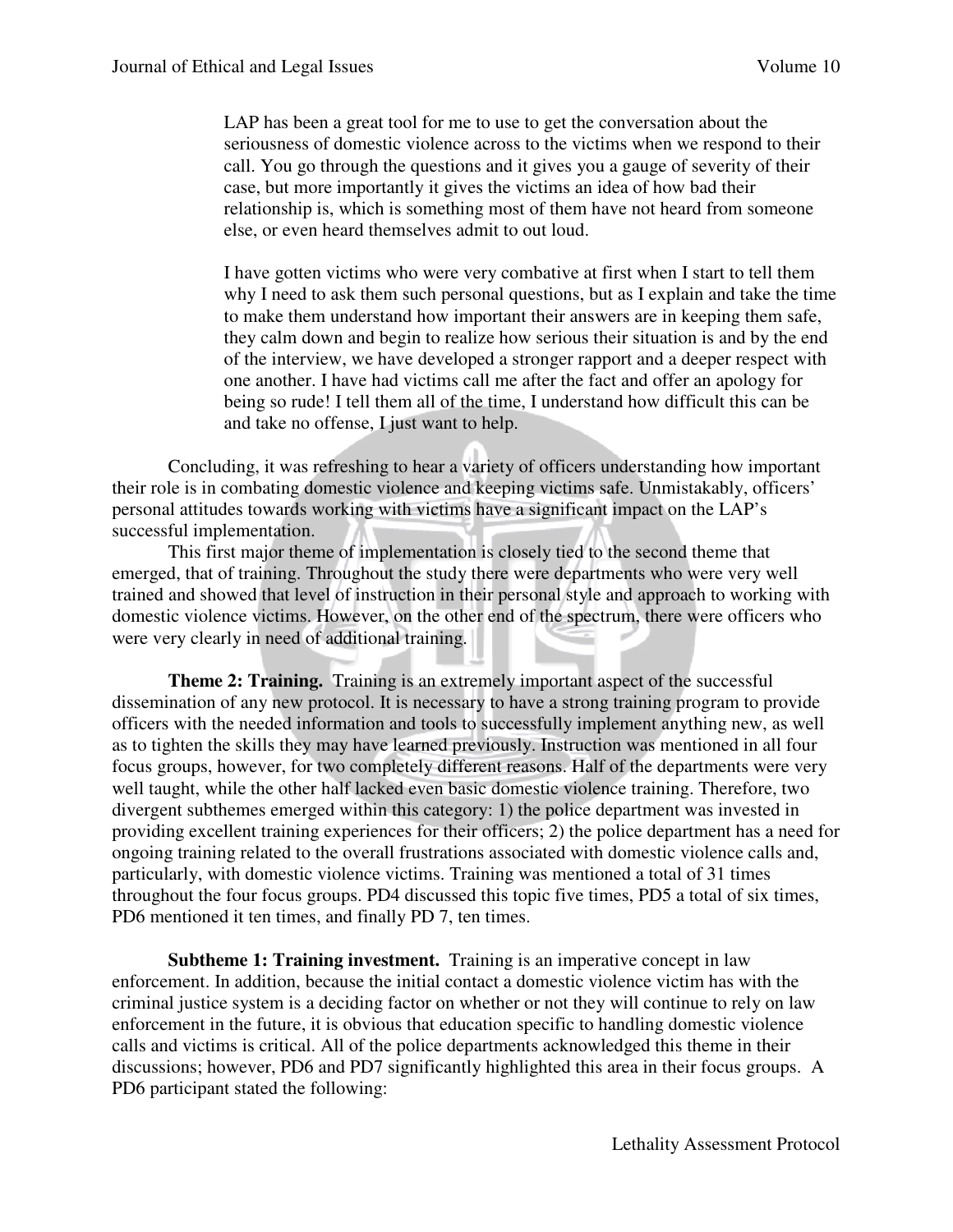We put a large budget into training. There's a commitment to make sure the officers are well trained. That training directly relates to the ability to sell and make the LAP program successful for us. I always tell the officers, if there is a training you can sign up for or your sergeant can sign you up for, do it! It can't hurt!!!

Following up on these PD6 sentiments, PD7 also exhibited a robust commitment to training.

Training is very important in our department. When LAP came on board they didn't just give us a sheet and say, figure it out. We had a training, more than just a roll call training, and we were actually able to ask questions and we got comfortable with what LAP was intended to do for our domestic violence calls. I think we all asked the right questions and tried to troubleshoot any potential issues we may come across, then we went out and there was a trial by fire, we just helped each other out on it. We also continue to have ongoing training opportunities as well.

Surprisingly, PD4 and PD5 offered limited dialogue pertaining to this subtheme, yet they were very open about the need for additional training as mentioned in subtheme 2.

**Subtheme 2: Need for ongoing training***.* Responding to domestic violence calls is not only dangerous, but can also be very frustrating. Police officers, like everyone around them, suffer from common biases about domestic violence and recognize the reality that many victims will return to their abusers several times before ending an abusive relationship. As a result, many police officers are undoubtedly frustrated, particularly when responding to couples with repeated calls to the police (Ruff, 2012). Without proper training, not only on policies and procedures related to domestic violence calls but also on the dynamics of domestic violence, many officers will develop burnout and potentially respond with the associated negative characteristics of impatience, frustration, and cynicism.

While officers are required to complete 15 hours of domestic violence training as a new officer, ongoing training is at the discretion of the department and at the ambition of the officer. PD4 and PD5 were very vocal about this subject. Some participants were confused on how LAP works and how it can impact their response to a domestic violence call:

> I really don't know what it's supposed to do; I mean what do we do differently if there were no means for arrest that night. Sometimes just because if there is history regardless of how serious the call was that night, you might do the form even if you don't have to just to get an idea of what we're dealing with, but what is the difference how do we handle it differently? And then, we ask these questions at the end of our investigation, and they're [victims] like can we get this over and done with, seriously?! They're just so ready for us to get out of their homes.

PD5 shared the following regarding a need for additional training: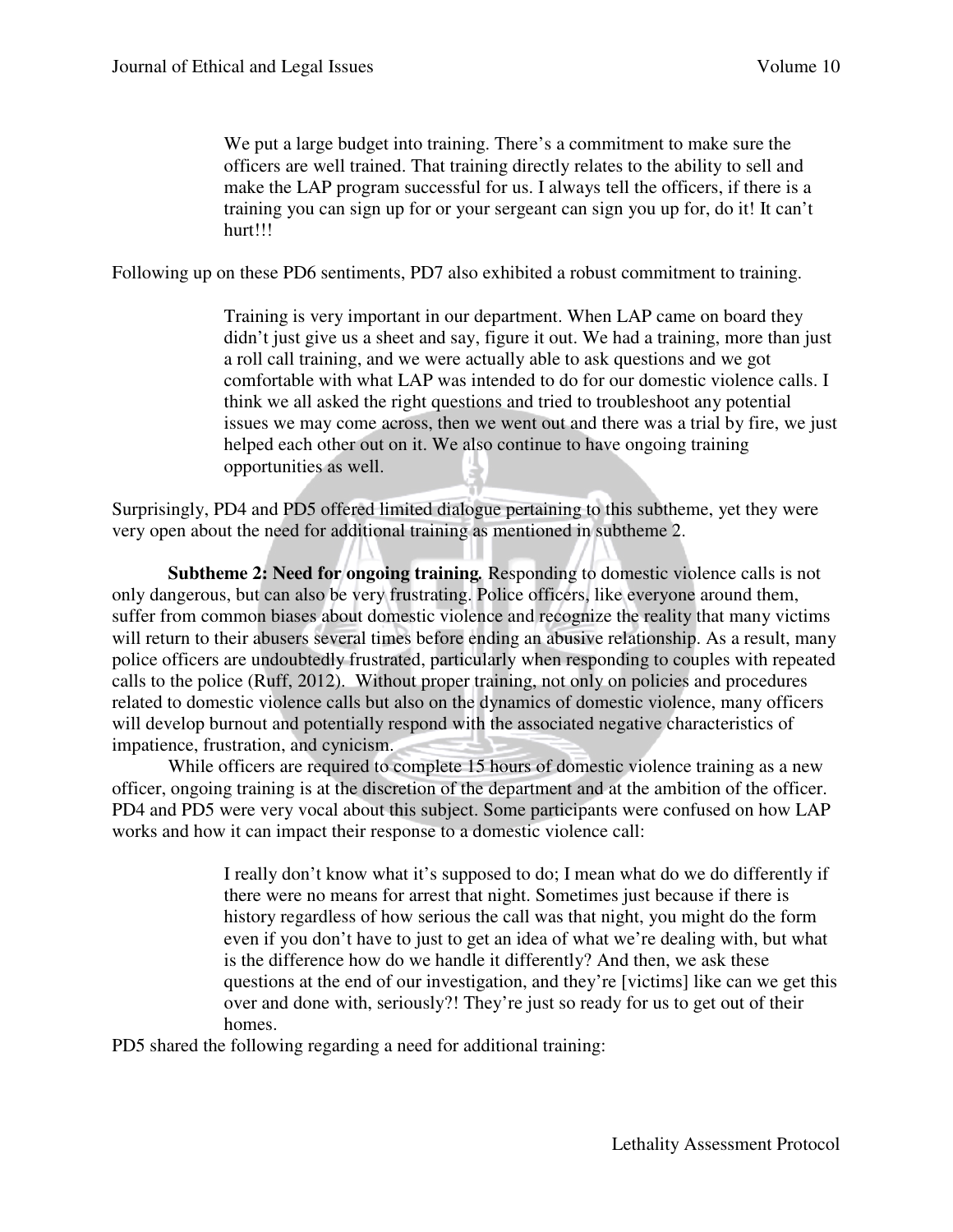I honestly can't remember the training we did on LAP and it wasn't too long ago! I know it must have been in-house because I haven't attended a training in a long time and LAP has been being used for the last year. I don't know if there was an advocate present or not either. I believe we should review LAP now and obviously if there's more to it we should get trained on all aspects of LAP. While most of us [law enforcement officers] know that LAP is to connect victims with services, none of us know much more than that, and how to complete the form.

Moreover, the various officer styles, approaches to domestic violence, and vocalized regard or lack of regard for training could be seen in how the LAP was being implemented and the type of outcomes being achieved. This study demonstrates how implementation and training are vital to improving the results experienced by all those dealing with domestic violence calls.

#### **DISCUSSION**

Effective policing requires citizen cooperation. Domestic violence-related police calls have been found to constitute the single largest category of calls received by police, accounting for 15 to 50% of all 911-driven calls for police service (Stover, 2012). Incorporating police in advocacy and mental health partnerships is key to combatting domestic violence in our communities. The current study revealed that varying degrees of law enforcement buy-in take place regarding LAP, a new police intervention being conducted at domestic violence calls in Connecticut.

 The findings of this study highlight several areas of strengths and concerns, including: 1) victim blaming, serving as a barrier to successful implementation of LAP, was evident in all police departments participating in this study; 2) varying degrees of training were being provided at the identified departments – some departments were clearly in need of additional training, while other departments truly accentuated their training; and 3) police department climate and culture became evident based on their relationships with the local domestic violence agencies as well as the individual officers' styles regarding domestic violence calls. Some departments exhibited how their officers utilize the service style to approach victims and provide genuine, nonthreatening assistance, and these departments' liaisons also developed a strong bond with the domestic violence agencies, which then resulted in more resilient and effective support for the community.

#### **Training**

Two of the four departments employed in this study offered exemplary training opportunities to their officers, and those opportunities were not just limited to LAP instruction. Because of the intensive emphasis on training at those two departments, the officers truly understand the value of the LAP and the full dynamics associated with domestic violence calls. In turn, these departments receive more victim cooperation and a higher level of LAP implementation and follow-through than the other two identified departments. The high level of training positively correlated with effective officer styles and a systematic approach to domestic violence.

 Alternatively, the other two departments had significant issues related to the lack of proper LAP training, and this also became evident in their officers' styles and approaches to the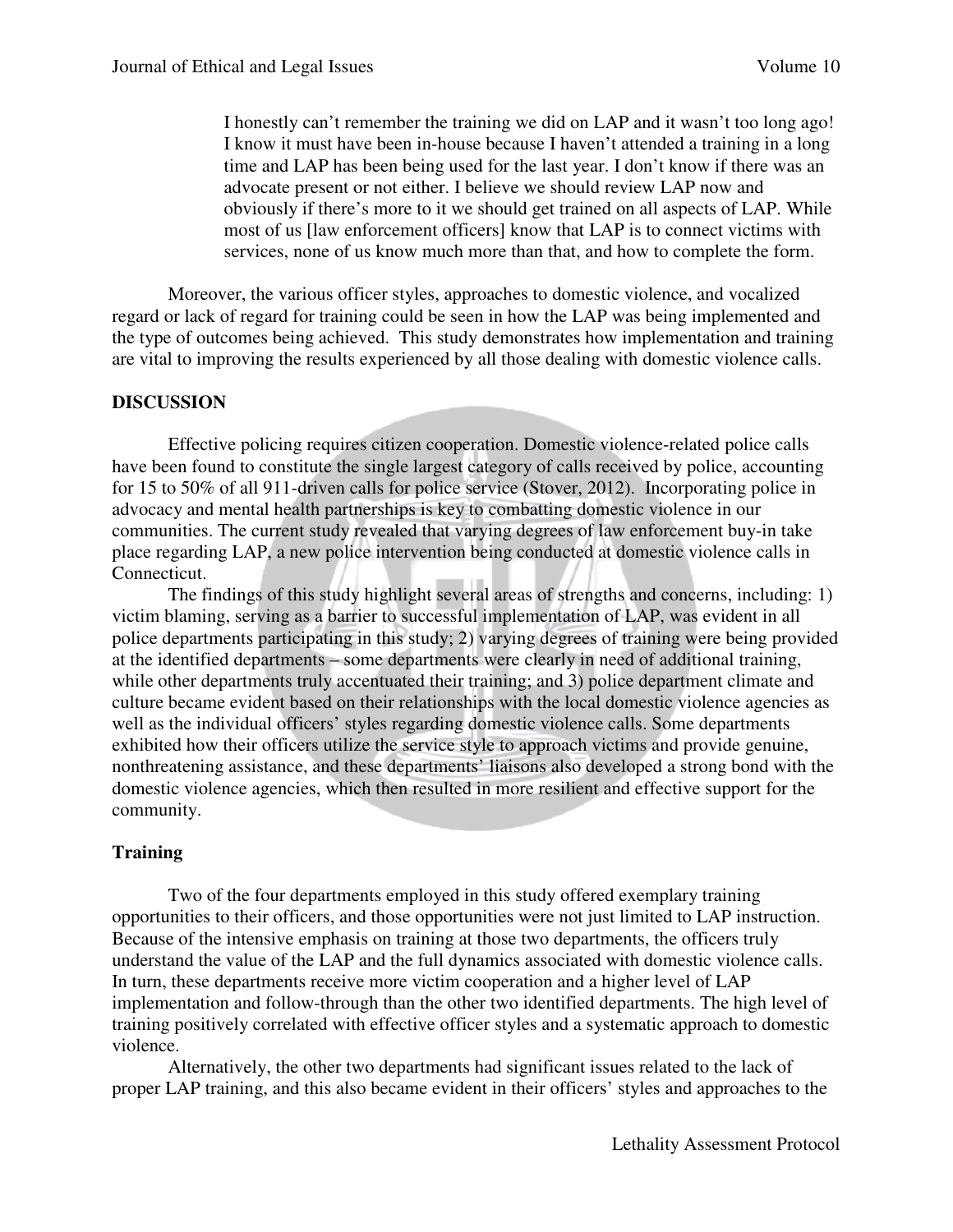domestic violence victims. The success of their LAP implementation was diminished because of these two aspects, as expressed by the rate of victim refusal, documented in Table 1. Moreover, the majority of education conducted within these departments was only quick roll-call trainings, also known as briefings. These "trainings" were a maximum of fifteen minutes and conducted in a very chaotic environment. This method of instruction sends a message that the LAP may not be very important. In addition, more training on the basic tenants of domestic violence needs to be provided within these departments. Officer style and approach must be discussed in order to obtain maximum cooperation from victims and see successful outcomes through LAP utilization.

## **Collaboration**

In January 2012, the *National Bulletin on Domestic Violence Prevention* led with a study entitled, "11 Reasons Why DV Homicides Reduced in DC, Maryland." The story attributed a decline in domestic violence homicides by 50% in D.C. and 41% in Maryland over three years after police adopted a lethality assessment protocol to evaluate domestic violence incidents ("11 Reasons," pg. 1). Coordinated community response programs and collaboration among a variety of criminal justice and community-based offender and victim social service agencies have been found to reduce reabuse (Juodis, Startomski, Porter, & Woodworth, 2014). The reductions in domestic violence associated with LAP use may simply demonstrate that paying attention to domestic violence, by almost any agency within the criminal justice system, makes the difference.

 While none of the officers had anything negative to say about their local domestic violence agencies, two of the four departments did not have strong relationships with their partnered agencies. In order for LAP to truly be successful, it is necessary to have a solid association between law enforcement and domestic violence advocates. While the strongest connection is typically seen between the police liaison and the DV agency liaison, this most basic bond was barely evident within these two departments. Perhaps if this relationship was improved, the amount of victim LAP refusal would decline.

## **Department Climate/Culture**

Over the past 45 years, much has changed concerning the manner in which police do their jobs. Throughout the course of their careers, police officers may develop specific ways of reacting to certain types of cases and individuals, including domestic violence victims. A study conducted by Johnson (2011) found that officer attitudes are significant predictors of their work behaviors and this behavior can directly impact their service delivery. The current study highlights this tenant, specifically, with the two departments who conducted extensive training with their officers and invested deeply in their professional development. These officers felt supported and that endorsement was evident in their policing style and service delivery in the field. On the other hand, the departments that did not emphasize training and professional development had officers who expressed a definite lack of buy-in and felt a lack of encouragement from their departments.

 Furthermore, the officers' general attitudes about domestic violence and domestic violence calls can play a significant role in the department's overall domestic violence culture. One department stated, "domestic violence is the central focus of our department," while another stated, "domestic violence calls are the most frustrating calls we deal with because we all know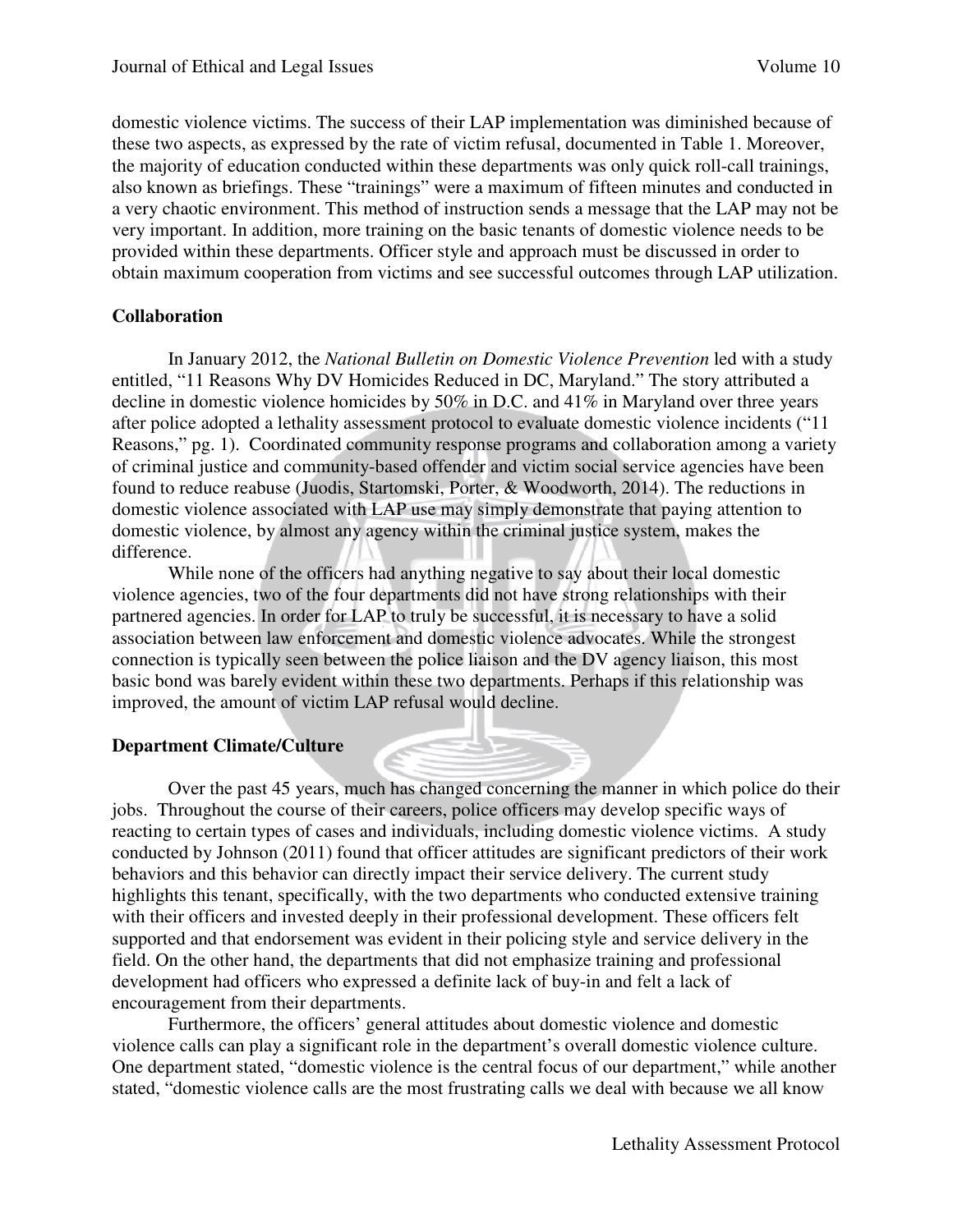the victim will never leave their abuser." This departmental culture surrounding domestic violence can make or break the implementation of a new protocol. While personal beliefs about domestic violence can affect an officer's response to a victim, the department culture and climate appear to play an even greater role in this dynamic.

#### **LIMITATIONS AND FUTURE RESEARCH**

This research has several methodological limitations – the first being the use of convenience sampling. The sample was not random, nor representative. Utilizing a larger random sample could provide greater generalizability. Secondly, the use of focus groups may have impeded participant honesty while responding to the posed questions. Conducting individual interviews can provide a more confidential environment which would be more conducive for such personal discussions. Furthermore, while this study is part of a multiphase study, department demographics and location were not taken into consideration. Location is a key factor as it directly correlates to the domestic violence agency that works with each police department. The analysis may have presented different themes if all departments with similar descriptors and locations were compared.

Given these limitations, research that is more extensive needs to be conducted to get an accurate and comprehensive depiction of officers' perceived barriers and attitudes regarding the LAP. Validity procedures that include triangulation and prolonged engagement and observation would offer rigor in terms of the findings (Guba & Lincoln, 1981; Lub, 2015).

#### **CONCLUSION**

In conclusion, through this current study, the data has identified areas where improvements to the implementation of the LAP and coordination of domestic violence services can be made, as well as where police departments are doing great things to combat domestic violence in their communities. By utilizing a training regimen from the police departments that already focus on domestic violence, departments deficient in this training can also start to see abundant results through the utilization of the LAP. The potential of LAP is limitless, as seen by our neighbors in Maryland and Washington D.C., and with proper training and implementation, Connecticut can also have great success in the plight to decrease domestic violence fatalities in our communities.

## **REFERENCES**

- 11 Reasons Why DV Homicides Reduced in DC, Maryland. (2012). *National Bulletin on Domestic Violence Prevention, 18*(1), 1.
- Berk, R. A., Berk, S., Loseke, D. R., & Rauma, D. (1983). Mutual combat and other family violence myths. In D. Finkelhor, R. J. Gelles, G. T. Hotaling, & M. A. Straus (Eds.), *The dark side of families* (pp. 197-212). Beverly Hills, CA: Sage.
- Black, M.C., Basile, K.C., Breiding, M.J., Smith, S.G., Walters, M.L., Merrick, M.T., Chen, J., & Stevens, M.R. (2011). *The National Intimate Partner and Sexual Violence Survey (NISVS): 2010 summery report.* Atlanta, GA: National Center for Injury Prevention and Control, Centers for Disease Control Prevention.
- Campbell, J. C. (1981). Misogyny and homicide of women. *Advances in Nursing Science, 3*(2), 67-85.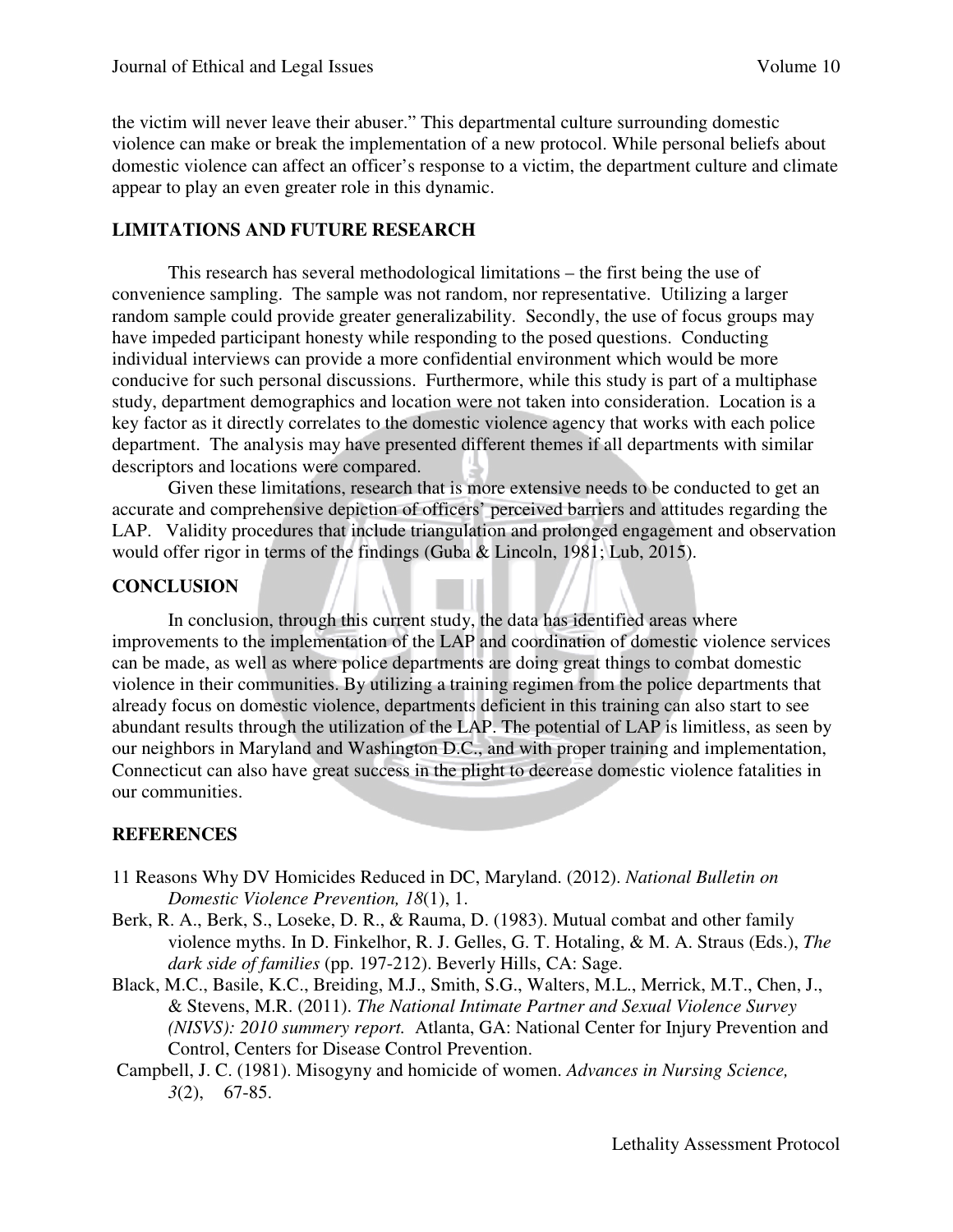- Campbell, J. C., Webster, D., Koziol-McLain, J., Block CR, Campbell, D., Curry, MA, Gary, F, Sachs, C. Sharps, PW, Wilt, S., Manganello, J., Xu, (2003). Risk factors for femicide in abusive relationships: Results from a multisite case control study*. American Journal of Public Health 9*, 1089-97.
- Campbell, J. C. (2005). Assessing dangerousness in domestic violence cases: History, challenges, and opportunities. *Criminology and Public Policy, 4*(4), 653-672.
- Campbell, J.C., Glass, N., Sharps, P.W., Laughton, K., Bloom, T. (2007). Intimate partner homicide: review and implications of research and policy. *Trauma Violence Abuse, Jul 8*(3), 246-269.
- Campbell, J.C., Webster, D.W., Glass, N. (2009). The danger assessment: validation of a lethality risk assessment instrument for intimate partner femicide. *Journal of Interpersonal Violence, Apr. 24(*4); 653-674.
- Connecticut Coalition Against Domestic Violence. (2016). *New Screening in Domestic Violence Adopted By Many Police Departments.* Retrieved from http://www.ctcadv.org/index.php/press/media/hartford-courant-61915.
- Eigenberg, H.M., Kappeler, V.E., & McGuffee, K. (2012). Confronting the Complexities of Domestic Violence: A Social Prescription for Rethinking Police Training. *Journal of Police Crisis Negotiations, 12:*122-145.
- Gover, A.R., Paul, D.P., & Dodge, M. (2011). Law Enforcement Officers' Attitudes about Domestic Violence. *Violence Against Women, 17(5).*
- Guba, E.G., & Lincoln, Y.S. (1981). *Effective evaluation: Improving the usefulness of evaluation results through responsive and naturalistic approaches.* San Francisco, CA: Jossey-Bass.
- Hoyle, C. (1998). *Negotiating Domestic Violence: Police, Criminal Justice, and Victims*. Clarendon Press.
- Hoyle, C. & Sanders, A. (2000). Police Response to Domestic Violence: From victim choice to victim empowerment? *British Journal of Criminology, 40,* 14-36.
- Johnson, R.R. (2011). Officer attitudes and management influences on police work productivity. *American Journal of Criminal Justice,* 36, 293-306.
- Juodis, M., Startomski, A., Porter, S., & Woodworth, M. (2014). What Can be Done About High-Risk Perpetrators of Domestic Violence? *Journal of Family Violence, 29*, 381-390.
- Klein, A.R.(2012). Lethality assessment and the law enforcement response to domestic violence. *Journal of Police Crisis Negotiations, 12,* 87-102.
- Logan, T.K., Shannon, L., & Walker, R. (2006). Police Attitudes Towards Domestic Violence Offenders. *Journal of Interpersonal Violence, 21*(10), 1365-1374.
- Lub, V. (2015). Validity in qualitative evaluation: Linking purposes, paradigms, and perspectives. *International Journal of Qualitative Methods, 14*(5), 1-8. doi: 10.1177/1609406915621406.
- Maryland Network Against Domestic Violence. (2016). *Lethality Assessment Program: Maryland Model (LAP) Maryland Annual Report Summary.* Retrieved from http://mnadv.org/lethality/lap-maryland/.
- Messing, J.T., Campbell, J., Wilson, J.S., Brown, S., Patchell, B. (2015). The Predictive Validity of an Intimate Partner Violence Risk Assessment for Use by First Responders. *Journal of Interpersonal Violence, May, 2015,* 1-22.
- Moustakas, C. (1994). *Phenomenological research methods*. Thousand Oaks, CA: Sage.
- Rogers, E.M. (2003). Diffusion of innovations (5th ed.). New York: Free Press.
- Ruff, L. (2012). Does Training Matter? Exploring police officer response to domestic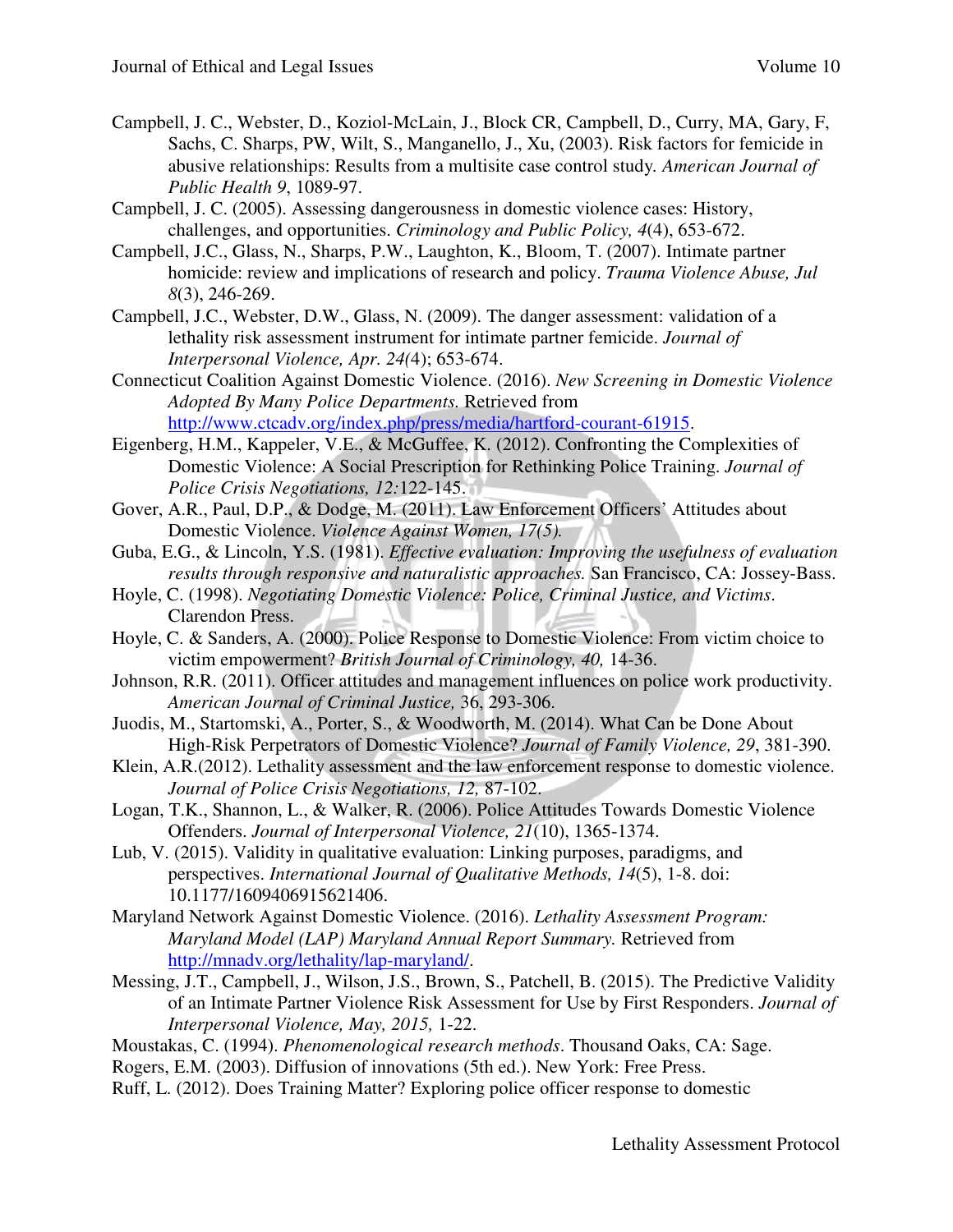dispute calls before and after training on intimate partner violence. *The Police Journal, 85.*

- Stuart, E. P., & Campbell, J. C. (1989). Assessment of patterns of dangerousness with battered women. *Issues in Mental Health Nursing, 10*(3-4), 245-260.
- Stedman, B. (1996). Right of husband to chastise wife. In N. Lemon (Ed.), *Domestic violence law* (pp. 30-33). San Francisco, CA: Austin and Winfield.
- Storey, J.E., Kropp, P.R., Hart, S.D., Belfrage, H., & Strand, S. (2014). Assessment and Management of Risk for Intimate Partner Violence by Police Officers using the brief Spousal Assault Form for the Evaluation of Risk*. Criminal Justice and Behavior, 4*(2), 256-271.
- Stover, C.S. (2012). Police-Advocacy Partnerships in Response to Domestic Violence. *Journal of Police Crisis Negotiations, 12*; 183-198.
- Straus, A., & Corbin, J. (1998). *Basics of qualitative research: Grounded theory procedures and techniques.* Thousand Oaks, CA: Sage.
- Straus, M.A., Gelles, R.J., & Steinmetz, S.K. (1980). *Behind closed doors: Violence in the American family.* Garden City, NY: Anchor Books.
- Walker, L.E. (2009). *The battered woman syndrome* (3rd ed.). NY: Springer Publishing Company.
- Wilson, J. Q. (1968). *Varieties of police behavior: The management of law and order in eight communities.* Cambridge, MA: Harvard University Press.

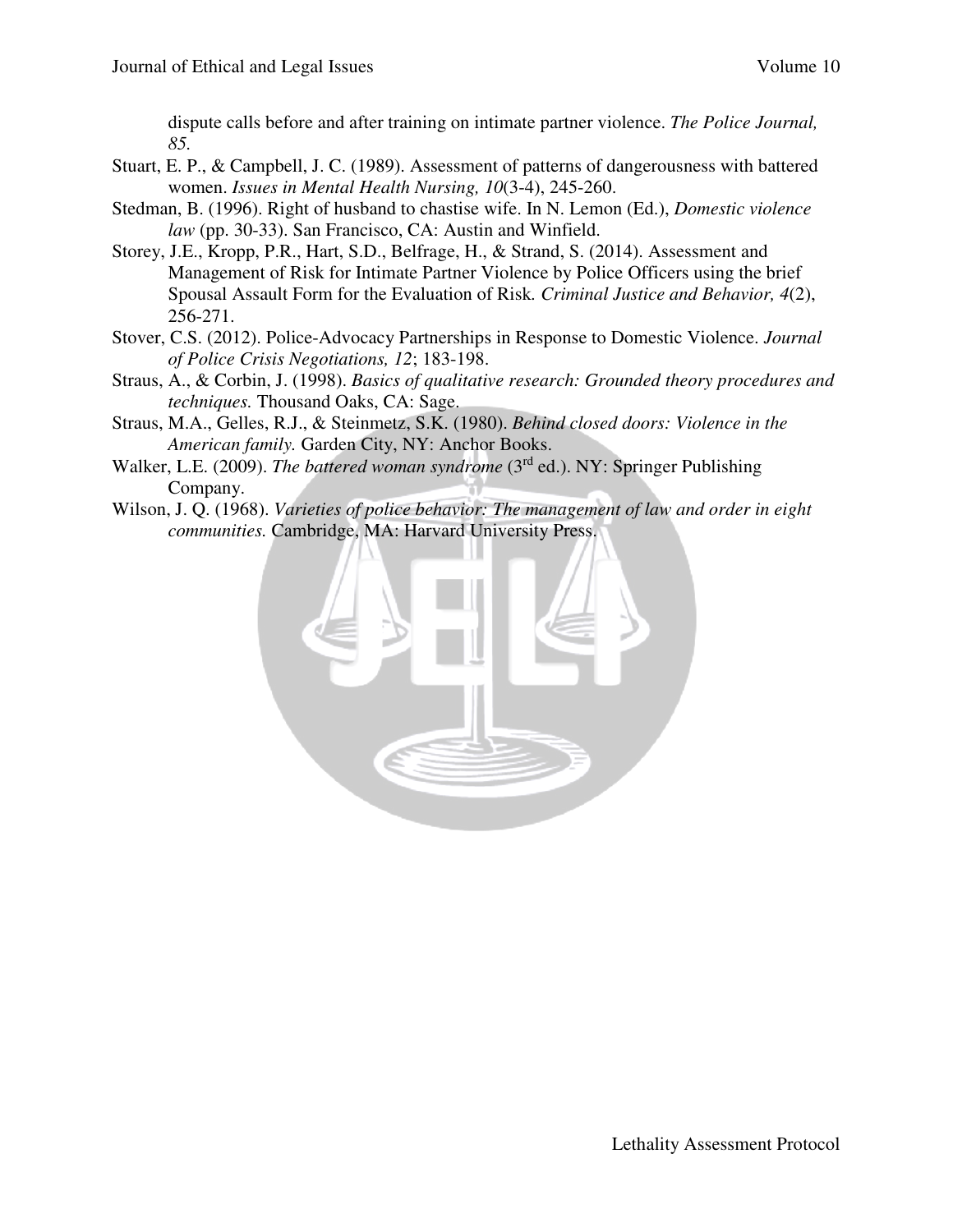## **APPENDIX**

## **Table 1.**

## **Demographics and Lethality Assessment Protocol Statistics for 2015**

| Police                         | $\overline{4}$ | $\overline{5}$ | 6         | 7         |
|--------------------------------|----------------|----------------|-----------|-----------|
| Departments                    |                |                |           |           |
|                                |                |                |           |           |
| Town Demographics <sup>1</sup> |                |                |           |           |
| Population                     | 59,562         | 20,732         | 60,477    | 17,791    |
|                                |                |                |           |           |
| Race                           |                |                |           |           |
| White                          | 91.27%         | 94%            | 87%       | 92.1%     |
| Hispanic                       | 4.47%          | 3%             | $9\%$     | 7.3%      |
| African-American               | 1.46%          | $1\%$          | 3%        | 3.4%      |
| Asian                          | 4.42%          | 3%             | $1\%$     | 1.9%      |
| Other                          | 2.81%          | $1\%$          | 3%        |           |
|                                |                |                |           |           |
| Median Age <sup>2</sup>        | 41             | 39             | 40        | 42        |
|                                |                |                |           |           |
| Number of Police               | 110            | 51             | 122       | 35        |
| Officers (as of                |                |                |           |           |
| 2013)                          |                |                |           |           |
|                                |                |                |           |           |
| <b>Study Participants</b>      |                |                |           |           |
| Focus Group Size(N)            | 8              | $\overline{4}$ | 12        | 3         |
|                                |                |                |           |           |
| Race                           |                |                |           |           |
| White                          | 100%           | 75%            | 75%       | 100%      |
| Hispanic                       | $0\%$          | $0\%$          | $0\%$     | $0\%$     |
| African-American               | $0\%$          | $0\%$          | 25%       | $0\%$     |
| Asian                          | $0\%$          | $0\%$          | $0\%$     | $0\%$     |
| Other                          | $0\%$          | 25%            | $0\%$     | $0\%$     |
|                                |                |                |           |           |
| Median Age (SD)                | 41.5(3.3)      | 34.5(6.2)      | 37.5(8.7) | 41.7(5.1) |
|                                |                |                |           |           |
| Mean Years as Police           | 17.3(4.3)      | 8.0(5.8)       | 11.4(8.0) | 17.0(5.3) |
| Officer (SD)                   |                |                |           |           |

#### Lethality Assessment Protocol Statistics 2015

|                                                  | PD <sub>4-FF</sub> | $PD 5-D$  | $PD$ 6-B  | $PD 7-P$ |
|--------------------------------------------------|--------------------|-----------|-----------|----------|
|                                                  | M(SD)              | M(SD)     | M(SD)     | M(SD)    |
| <b>Lethality Screens</b>                         | 4.6(2.9)           | 1.6(1.8)  | 17.8(8.1) | 9.8(4.4) |
| <b>High Danger Cases</b>                         | 2.0(1.5)           | .067(0.8) | 7.8(4.8)  | 4.7(2.4) |
| <b>Officer Calls to Domestic Violence Agency</b> | 1.3(1.4)           | 0.5(0.8)  | 6.8(5.5)  | 4.7(2.2) |
| Victim Refusal                                   | 0.3(0.5)           | 0.1(0.3)  | 1.5(3.2)  | .1(0.3)  |
| Victim Refusal Rate                              | 5.45%              | 5.26%     | $8.5\%$   | $.85\%$  |

1Source: Connecticut Economic Resource Center, Inc. (CERC) 2013 figures